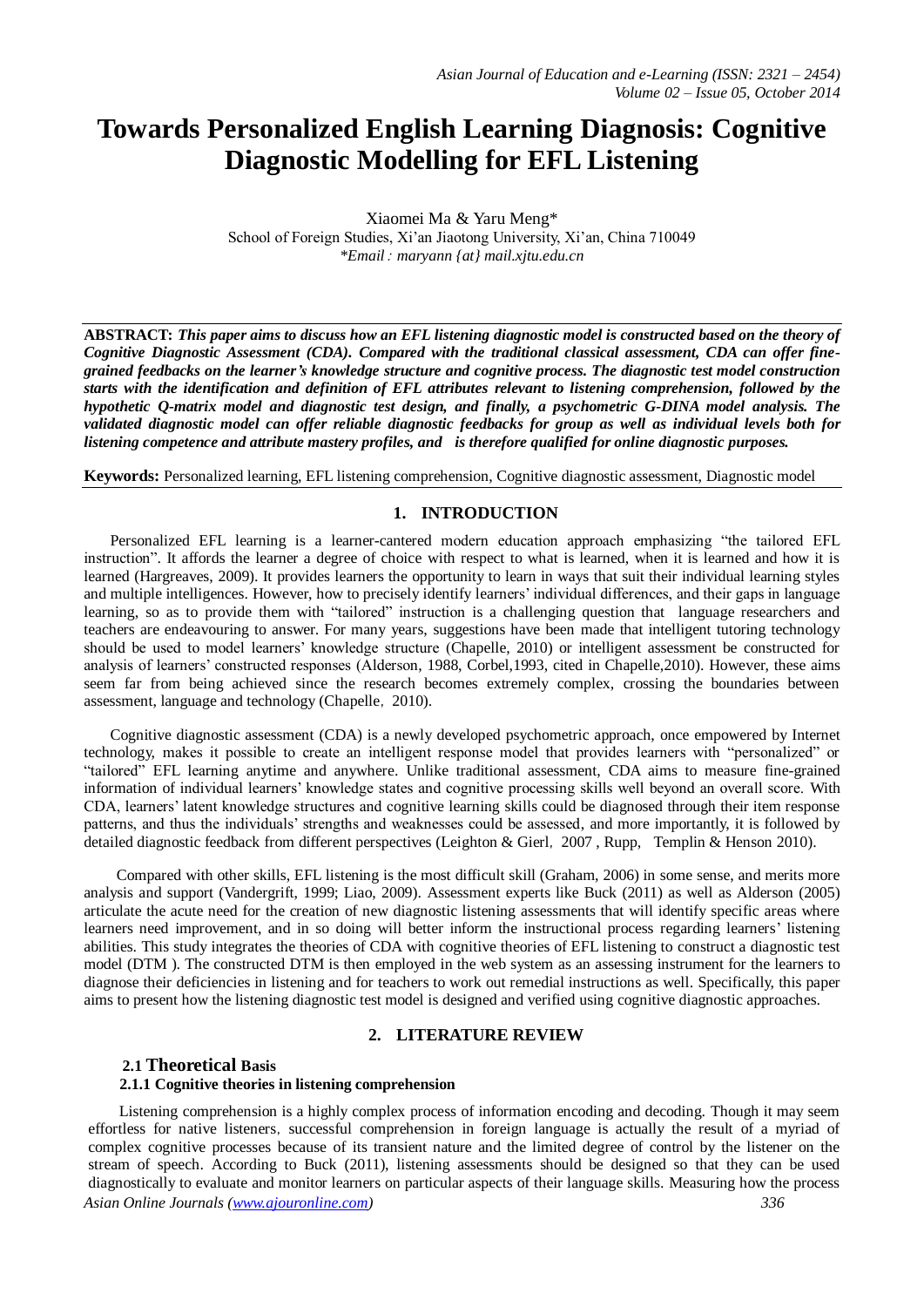works involves interdisciplinary knowledge in linguistics, cognitive psychology and psychometrics. Buck (2011) points out that listening requires both linguistic and non-linguistic knowledge. Among linguistic knowledge are phonology, lexis, syntax, semantics and discourse structure and non-linguistic knowledge includes topics, the context and general knowledge about the world and how it works. Apart from these, complex mental processes are also highly involved.

From cognitive perspective of Three-phase Language Comprehension Model (Anderson's 2000), language comprehension goes through three levels of processing: perception, parsing and utilization. The model provides information on how aural texts are processed and comprehended in human brains. The perceptual process is the first stage by which the acoustic message is originally encoded. In listening, this process involves segmenting phonemes from the continuous speech stream. In the parsing stage, the segmented words are transferred into a mental representation of the combined meaning of the words. In the utilization stage, listeners relate a mental representation of the text to existing knowledge which is stored in long-term memory to get a meaningful understanding of the whole message. The three phases are interrelated and recursive in language comprehension. Constructing diagnostic test model must take into account the complex cognitive processes underlying listening comprehension.

## **2.1.2 Cognitive Diagnostic Assessment (CDA)**

As a newly developed psychometric theory, Cognitive Diagnostic Assessment is developed from the combination of cognitive psychology and measurement theory. It aims to measure the specific knowledge states and cognitive processing skills a test taker has acquired (Leighton & Gierl, 2007). Unlike a traditional test, which merely provides an overall score without indicating in which specific areas the test takers are weak, CDA test can specify students' latent proficiency, or potential knowledge structure underlying the overall test score. This specification allows for possible intervention to address individual and group needs and improve instruction for students' effective learning and progress (Lee, 2009). CDA models generally follow four major steps: (a) definition of attributes, (b) Q-matrix construction, (c) data analysis and validation, and (d) score reporting and feedback. In order to understand CDA, basic concepts such as Attributes, Q-matrix, Attributes Master Pattern should be clarified.

#### **Attributes**

In CDA, attributes refer to cognitive processes, strategies, skills, and any knowledge components of the test item (Birenbaum &Tatsuoka, 2005; Lee & Sawaki, 2009, Rupp, Templin & Henson, 2010). For example, sound discrimination, word recognition or gist understanding can be taken as cognitive or linguistic attributes in listening comprehension. On the other hand, selective attention, short term memory and note taking can serve as cognitive or strategic attributes. However, the number of attributes should be kept within a manageable degree, say, no more than 15 for the language diagnosis (Lee & Sawaki, 2009). Too many fine grained attributes would lead to rather complex statistical processing.

#### **Q-Matrix**

A Q-matrix is a two-dimensional incidence matrix used to reveal the relationship between attributes and a particular set of test items (Rupp, Templin & Henson, 2010). To be specific, it is about whether mastery of an attribute is required by an item. A Q-matrix then is constructed with items in the row and attributes in the column, as Table 1 illustrates. Its entries can be expressed with 0 or 1 indicating whether or not a particular attribute is involved in the cognitive process when students respond to an item. For instance, the Q-matrix below (Table 1) exemplifies a listening test with five items (in five rows) and three attributes (in three columns). Item 1 involves only attribute one (A1 sound discrimination) whereas Item 2 is supposed to test attribute two and three (A2 word recognition and A3 main idea understanding) and item 5 all the three attributes (A1, A2 and A3). So, in order to answer item 5 correctly, the student has to master all three attributes.

On the surface, a Q-matrix embodies the design of the assessment instrument in use and in essence determines the quality of the diagnostic information obtained through the assessment instrument (Rupp & Templin, 2008). It goes beyond the item scores, and probes into the underlying knowledge structure and cognitive process of both the test items and the respondents. So it is crucial to evaluate whether the Q-matrix is reasonably constructed. Otherwise an unreasonable Q-matrix may lead to a wrong diagnosis (Zhang, 2006; Tu, Qi & Dai, 2008).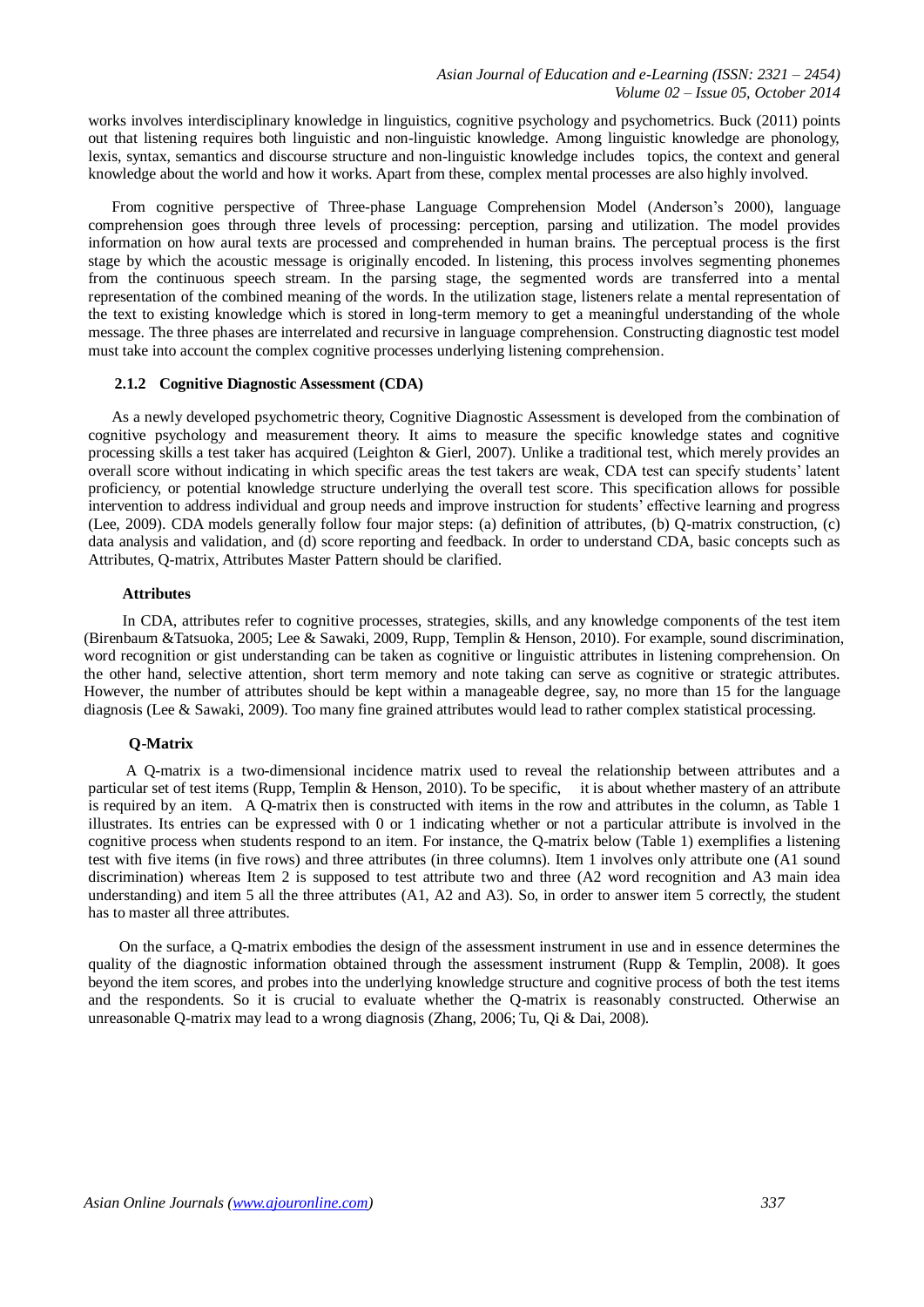|        | (Sound discrimination) | (Word recognition) | (Main idea understanding) |
|--------|------------------------|--------------------|---------------------------|
| Item 1 |                        |                    |                           |
| Item 2 |                        |                    |                           |
| Item 3 |                        |                    |                           |
| Item 4 |                        |                    |                           |
| Item 5 |                        |                    |                           |

Table 1 Example of a Q-matrix

#### **Attribute Mastery Pattern**

Attribute mastery patterns, also referred to as knowledge state, consist of various combinations of all attributes involved in the test items. CDA model analysis of the test takers' responses will classify them into different mastery groups. Each group represents a different set of attributes. Table 2 illustrates the expected attribute mastery patterns of a test with 3 attributes. Test takers falling into Pattern 1 have not mastered any attributes (3 "0"s) while test-takers with Pattern 4 mastered only A3 (Attribute 3). In contrast, test takers with Pattern 8 have mastered all the three attributes (3 " $1"s$ ).

| <b>Pattern Number</b> | <b>Representation of Pattern</b> |
|-----------------------|----------------------------------|
| Pattern 1             | 0,0,0                            |
| Pattern 2             | 1,0,0                            |
| Pattern 3             | 0,1,0                            |
| Pattern 4             | 0,0,1                            |
| Pattern 5             | 1,1,0                            |
| Pattern 6             | 1,0,1                            |
| Pattern 7             | 0,1,1                            |
| Pattern 8             | 1,1,1                            |

Table 2 Example of Attribute Mastery Patterns

This classification of test takers into latent groups based on attribute mastery patterns contributes immensely to better understanding of learners benefiting both learning and teaching.

#### **2.2 Previous Studies on CDA**

Studies on CDA arose in late  $20<sup>th</sup>$  century and have been growing rapidly in recent years in pyschometrics. Most of them focus on theoretical issues of psychometric models and model justification (Tatsuoka, 1983; de la Torre, 2008a; Rupp et el, 2010, De Carlo, 2011). To date, over 120 models have been developed which demonstrates the fast progress in CDA theory (Fu & Li, 2007, cited in Lee & Sawaki, 2009). Among these, G-DINA model, the general version of DINA (Deterministic Input, Noisy and Gate) has been widely accepted for its simplicity of computation and estimation in identifying the role an individual attribute plays in completing a task. The concept of Q-matrix (Tatsuoka, 1983) has also driven the CDA theory into a new phase, including validation of Q-matrix specification (Rupp & Templin, 2008; DeCarlo, 2011), analysis of model goodness of fit (Sinharay & Almond, 2007; de la Torre, 2011), and estimation algorithm (de la Torre, 2008a). However, the theoretical research on CDA models seems far removed from the reach of language researchers.

CDA based language assessment is still at its infancy and it is expected to become an emerging research orientation. Kasai (1997) applied one major CDA model to the reading comprehension section of the TOEFL, identifying sixteen primary attributes and another eleven interaction attributes based on the primary attributes. Buck et al. (1997) also analyzed the cognitive attributes of a multiple-choice test of L2 reading comprehension from TOFEL based on CDA and Buck and Tatsuoka (1998) examined attributes of a free response listening test. In the past decade, various CDA models have been used in language assessment. Lee and Sawaki (2009) applied three cognitive diagnosis models to ESL reading and listening assessment. Wang, Pearson, and Gierl (2011) used the AHM (Attribute Hierarchical model, another CDA model) to make diagnostic inferences about examinee's cognitive skills in critical reading. Jang (2005, 2009a, 2009b) did studies on reading in the context of NG TOEFL (Next Generation Test of English as a Foreign Language). She argued that the construction of a Q-matrix requires multiple sources of evidence supporting the representation of the construct with well-defined cognitive skills and their explicit links to item characteristics. In China, very few studies could be found in CDA-based language assessment. Cai (2010) conducted a study based on CDA to assess the group-level EFL reading problems of middle school students. Another study is the application of diagnostic reading attributes to evaluate reading abilities for hundreds of middle school students (Cai, Ding, Tu, 2011).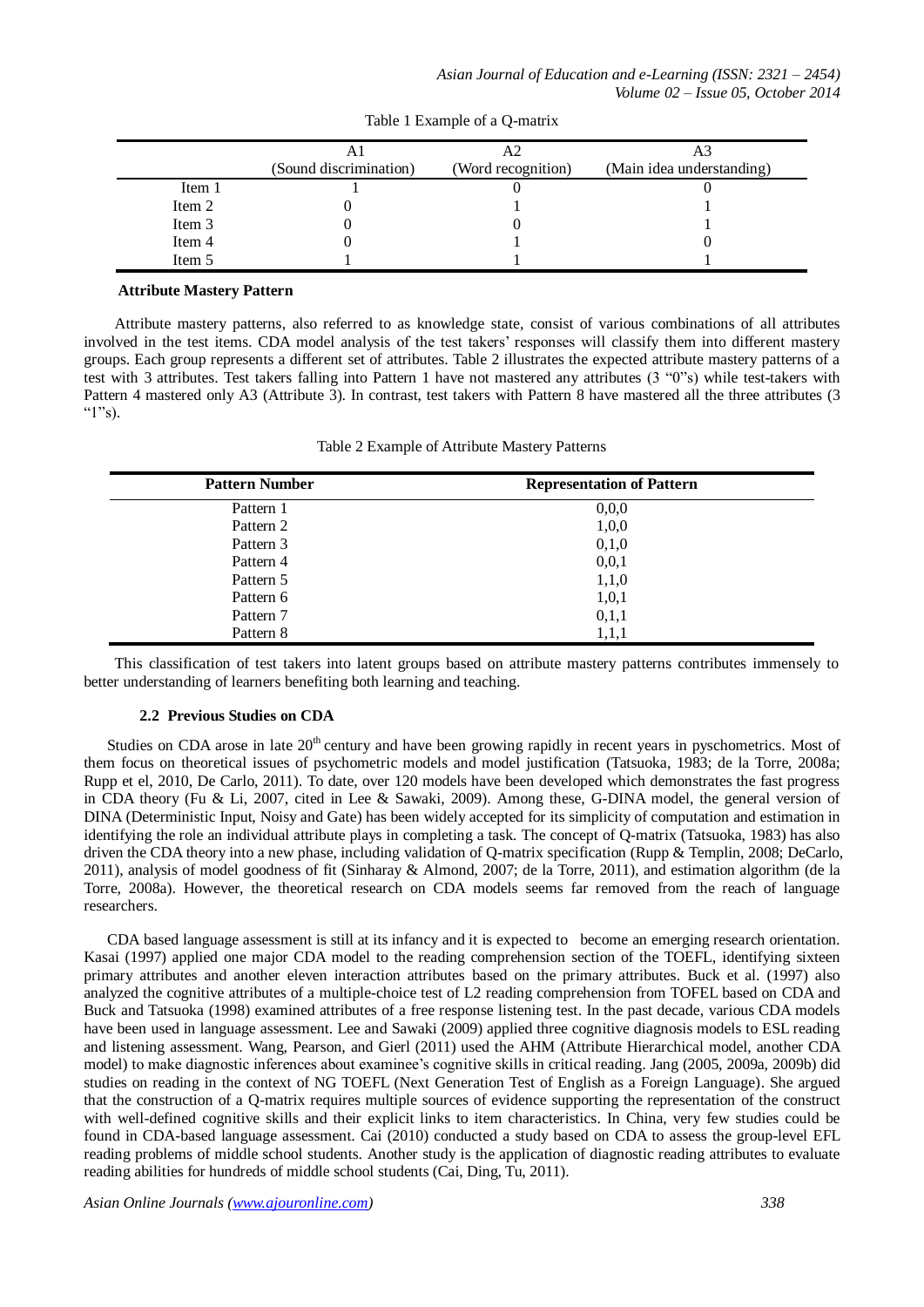The previous CDA-based studies in language indicate that most of the diagnostic tests focus on L2 reading from large scale tests like TOFEL or SAT, mainly from the perspective of psychometrics. Very few attempts were made to study EFL listening cognitive diagnosis from linguistic perspective, let alone in developing Internet-based diagnostic tests.

#### **3. RESEARCH DESIGN**

The current paper, as a pilot study, makes an attempt on how a cognitive diagnostic test model in EFL listening is constructed and verified so as to produce accurate and reliable diagnosis. The specific research questions are as follows:

- 1) How is an EFL listening hypothetic diagnostic test model (DTM) constructed?
- 2) Is the constructed DTM fit with learners' item response data?
- 3) What diagnostic feedbacks can the DTM produce?

The study was conducted in the following 2 parts: (1) Hypothetic DTM construction, (2) Hypothetic DTM validation. As mentioned above, the Hypothetic DTM construction started with attribute identification, then Diagnostic Q-matrix Model Construction and test development; Hypothetic Model validation follows the procedure of test item analysis and Q-matrix model verification. 3 versions of Q-matrix were verified: one from test developers (M1), another from the domain experts (M2) and the third one was the synthesized one (M3) from M1 and M2, and G-DINA model analysis was carried out to each of them(see Figure. 1).



Figure 1 Procedure of Hypothetic Diagnostic Test Model Construction

## **3.1. Hypothetic Model Construction**

#### **3.1.1 Attribute Identification**

Listening involves physiological and cognitive processes at different levels as well as attention to contextual and "socially coded acoustic clues" (Swaffar & Bacon, 1993) apart from its linguistic nature. Thus the major attributes of EFL listening comprehension can be divided into four basic categories: (1) Basic EFL linguistic knowledge including segmenting phonemes from continues speech stream, lexical and syntactical meaning; (2) Understanding content, form and function in sentence level; (3) Understanding content, form and function above sentence level; (4) Inferring the implied meaning in sentence level or above sentence level (Wang, Mark & Gierl, 2011).

Of the above 4 basic categories, more specific candidate attributes (over 30) were sorted out. 25 teachers were invited as an expert panel to rank the candidate attributes(A) from the most important to the least important. Eventually, 9 attributes were chosen as factors that affect listening comprehension. They are: A1 Phonology, A2 Lexis (Vocabulary & Phrases), A3 Syntax (Key structures and functions), A4 Details & facts, A5 Main idea, A6 Inference, A7 Background knowledge, A8 Selective attention, and A9 Short term memory and note taking (See Table 3).

In addition, based mainly on Jack Richard's (1983) framework on listening skills and Buck's (2011) construct definitions on listening test, Zou's (2005) three dimensions in listening design principles were believed to be more applicable to the Chinese learners' situation. As a consequence, a theoretical framework of EFL listening attributes was developed including four dimensions into which the 9 attributes fall. They are: 1) micro-linguistic meaning comprehension, including basic language knowledge such A1, A2, and A3; 2) direct meaning comprehension such as understanding content, form and function as surface level comprehension in which A4 and A5 are included ; 3) indirect meaning comprehension like the implied meaning belongs to deep level comprehension, such as A6 and A7 ; 4) major strategies use like selective attention, short term memory and note taking (A8 and A9), (Zou, 2005, Ma & et.al, 2012). See Table 3 below for details.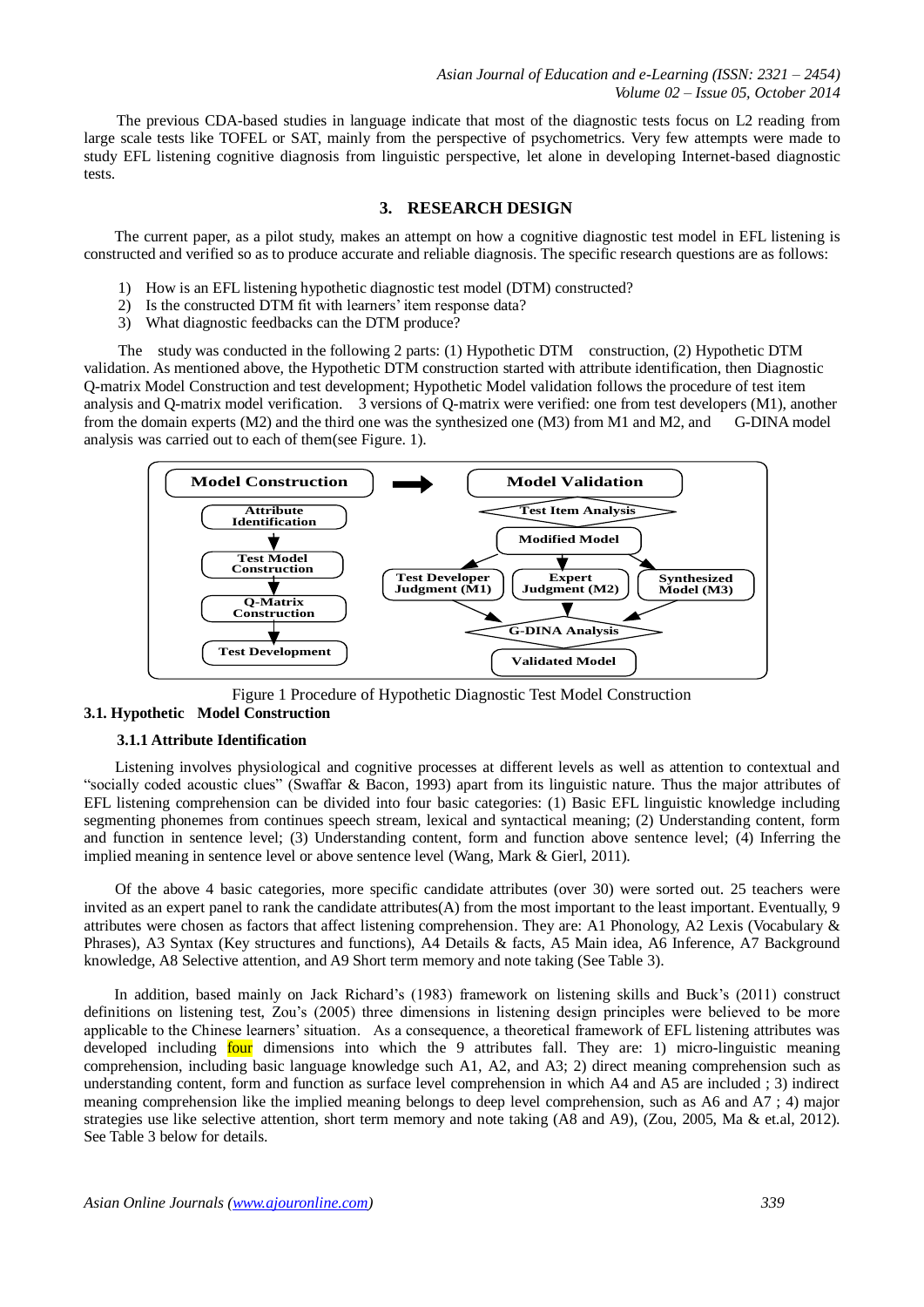| <b>Major</b><br>dimensions   | <b>Attribute</b>                                                                                                                                                                 | <b>Definition of Attributes</b>                                                                                                                                                                                        |
|------------------------------|----------------------------------------------------------------------------------------------------------------------------------------------------------------------------------|------------------------------------------------------------------------------------------------------------------------------------------------------------------------------------------------------------------------|
| Micro-                       | $\mathbf{A}$ 1                                                                                                                                                                   | <b>Phonology:</b> Understanding information through phonological knowledge and prosodic<br>features such as discriminating phonemes of liaison and assimilation, stress and weak<br>syllable, and sentence intonation. |
| Linguistic<br><b>Meaning</b> | A <sub>2</sub>                                                                                                                                                                   | Lexis: Understanding word meaning of low frequency, recognizing idiomatic oral<br>expressions and chunks and guessing unfamiliar words from context.                                                                   |
|                              | Syntax: Understanding grammatical key structures and functions, esp. subjunctive<br>mood, subordination, emphatic construction, recognizing numbers and relevant<br>calculation. |                                                                                                                                                                                                                        |
| <b>Direct</b>                | A <sub>4</sub>                                                                                                                                                                   | <b>Details &amp; facts:</b> Understanding details such as time, place and the relationship                                                                                                                             |
| <b>Meaning</b>               | A <sub>5</sub>                                                                                                                                                                   | between speakers.<br><b>Main idea</b> : Understanding the author's purposes, goals and strategies                                                                                                                      |
| <b>Indirect</b>              | A6                                                                                                                                                                               | <b>Inference:</b> inferring implied meaning or guessing from context;                                                                                                                                                  |
| <b>Meaning</b>               | A <sub>7</sub>                                                                                                                                                                   | Background knowledge: Understanding implied meanings through activating<br>background, esp. cultural knowledge;                                                                                                        |
| <b>Major</b>                 | A8                                                                                                                                                                               | <b>Selective Attention:</b> Knowing how and when to give selective attention.                                                                                                                                          |
| <b>Strategies</b>            | A 9                                                                                                                                                                              | <b>Short term memory &amp; note taking:</b> Knowing how to memorize key information                                                                                                                                    |
|                              |                                                                                                                                                                                  | through effective note-taking.                                                                                                                                                                                         |

## Table 3 Attributes in EFL Listening Comprehension

# **3.1.2 Diagnostic Test Model (Q-Matrix)**

With the above framework and diagnostic attributes as a guideline, the details of the test model were established. It reflects the nature of listening comprehension, listening strategies and skills as well as the requirements of college English syllabus (Band 4).

|              | <b>Section Item No.</b> | Attributes & Testing tasks for different purposes                                | <b>Task types</b>            | Cognitive<br>phase |
|--------------|-------------------------|----------------------------------------------------------------------------------|------------------------------|--------------------|
|              | 1.                      | (A1)Phonology: discriminating phonemes of liaison and assimilationStatement with |                              |                    |
|              | 2.                      | (A1) Prosody: stress and weak form, intonations                                  | <b>MCQ</b>                   | Perception         |
|              | 3.                      | (A2) Recognition of words                                                        |                              | Perception         |
|              | 4.                      | (A2) Recognition of idiomatic oral expressions and chunks                        |                              |                    |
| I            | 5.                      | (A2) Guessing of new words from the context                                      |                              | Parsing            |
|              | 6.                      | (A3) Grammatical functions, Subjunctive mood and inverted                        | <b>Short</b><br>conversation |                    |
|              | 7.                      | (A3) Recognition and Calculation of numbers                                      | with MCQ                     |                    |
|              | 8.                      | (A5) Understanding of main idea, Comprehension of main idea of                   |                              |                    |
|              |                         | short conversation                                                               |                              | Parsing            |
|              | 9.                      | (A6) Making inference                                                            |                              |                    |
|              | 10.                     | (A7) Making inferences based on cultural knowledge                               |                              | Utilization        |
|              | 11.                     | (A7) Making inferences based on background knowledge                             |                              |                    |
| $\mathbf{I}$ | 12.                     | (A5) Comprehension of main idea of short passages                                | Short passage                | Utilization        |
|              | 13.                     | (A4) Comprehension of details and facts in short passages                        | with MCQ                     |                    |
|              | 14.                     | (A6) Making inference in short passages                                          |                              |                    |
|              | 15.                     | (A9) Note-taking, working memory, choosing the exact missing Dictation with      |                              | attention          |
|              |                         | sentence                                                                         | <b>MCQ</b>                   |                    |
| Ш            | 16.                     | (A8) Note-taking, working memory, choosing main idea of the                      |                              | memory             |
|              |                         | miss sentence                                                                    |                              |                    |
|              | 17.                     | (A5)Understanding of main idea of a video clip                                   | Video clips with             | Utilization        |
| IV           | 18.                     | (A4) Facts and details in video clips                                            | <b>MCQ</b>                   |                    |
|              | 19.                     | Self-report question of difficulty                                               | Self-report MCQ              | Emotion            |
| V            | 20.                     | Self-report question of affect & anxiety                                         |                              |                    |

## Table 4 The Blueprint for DTM

Note: A=attribute A1=attribute 1 MCQ=multiple choice question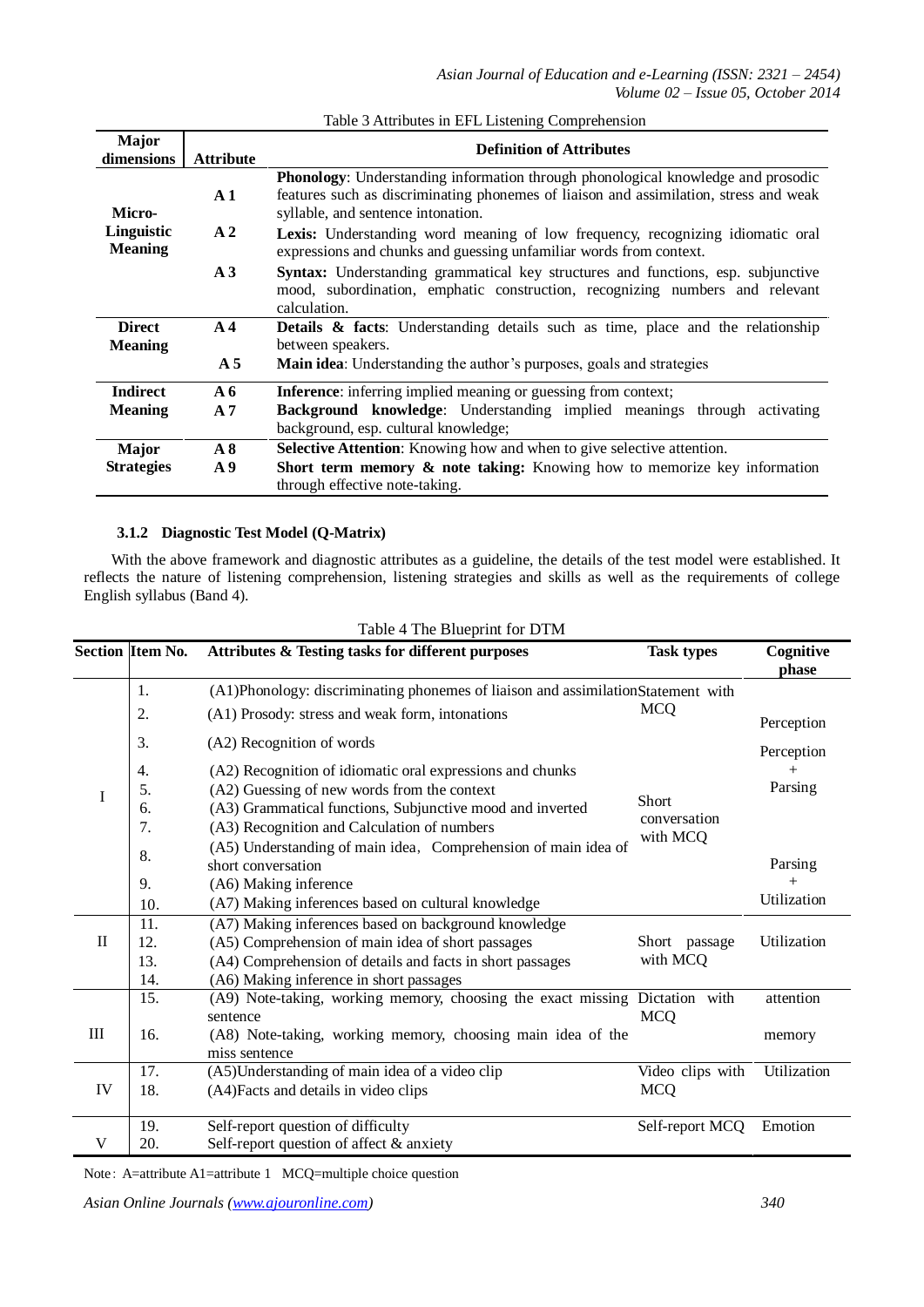The test model becomes the essence of the blueprint according to which, the test items were developed (see Table 4). This blueprint not only demonstrates the test Q-matrix by specifying the relationship between attributes and test items, but also the relationship between task types and phases in cognition process. It provides useful information for the test writers to develop tests.

From the above test blueprint derives the Q-Matrix model as an ideal response model (See Table 5) whether it is reasonably designed needs further verification from other evidence like domain experts.

| Item | A1 | A2.      | A3       | A4           | A5           | A6       | $\rm A7$ | $\rm A8$ | A9       |
|------|----|----------|----------|--------------|--------------|----------|----------|----------|----------|
|      |    | $\Omega$ | $\Omega$ | $\mathbf{0}$ | $\mathbf{0}$ | $\Omega$ | $\theta$ | $\Omega$ | $\Omega$ |
|      |    |          | $^{(1)}$ | 0            | 0            | 0        |          |          |          |
|      |    |          |          | 0            |              |          |          |          |          |
|      |    |          |          | 0            |              |          |          |          |          |
|      |    |          |          |              |              |          |          |          |          |
|      |    |          |          |              |              |          |          |          |          |
|      |    |          |          |              |              |          |          |          |          |
|      |    | I)       |          |              |              |          |          |          |          |
| 9    |    |          |          |              |              |          |          |          |          |
| 10   |    |          |          |              |              |          |          |          |          |
|      |    | D.       |          | 0            |              |          |          |          |          |
| 12   |    |          |          |              |              |          |          |          |          |
| 13   |    |          |          |              |              |          |          |          |          |
| 14   |    |          |          | 0            |              |          |          |          |          |
| 15   |    | D.       |          | 0            |              |          |          |          |          |
| 16   |    |          |          |              |              |          |          |          |          |
| 17   |    |          |          |              |              |          |          |          |          |
| 18   |    |          |          |              |              |          |          |          |          |

Table 5 Hypothetic DTM Q-matrix M1 (Test Developers' Model)

Notes: A= attribute required for answering each item;  $1=$ Presence of a certain attribute; 0= Absence of a certain one

#### **3.1.3 Test Item development**

Based on the above attributes and Q-Matrix, 4 test developers began to write test items. As indicated above, the model test is composed of 5 parts, with 18 items in the first 4 parts and 2 self-report ones in the last complementary part. All the test items take the form of multiple choice questions. Except for the two short video clips (item 17 and 18), all the listening materials were recorded by two native speakers, one male from America and the other female from Britain. Vocabularies are controlled at the level of College English Test Band 4 according to the glossary of College English Curriculum Requirements (2007). The test types include short conversation, short passage, long passage, dictation and video clip, of genres typical of CET tests such as lectures, campus life, and so on (See Table 4). Eventually, 180 items in 10 tests were produced strictly following the definition of 9 attributes and the test blueprint.

## **3.2 Hypothetic DTM (Q-Matrix) Validation**

In order to verify whether the test model was good enough to serve as a diagnostic test instrument, the analysis of item parameters (based on item response theory) was made first and then followed by the G-DINA model-data fit analysis.

#### **3.2.1 Data Collection**

 The data were learner's pilot responses of the first test. The piloting was administrated in attempt to check the involved assessment dimensions and to uncover the diagnostic information embedded in examinees' item response data so that inferences about their strengths and weakness can be made. The piloting sample included 87 paper-based participants and 254 online-based participants, totally 341. They were all first year college students in a Northwest China "985" university.

#### **3.2.2 Item Analysis**

Item analysis aims to identify poorly written items and improve the quality of items on a test. The data were processed using BILOG-MG. Interpretations of the results were made to screen out the unqualified items and choose the ones with the best statistical indexes. In item analysis, item parameters such as discrimination(a), difficulty(b) and guessing probability(c) can be obtained (but only the first two parameters can be obtained at the first attempt). It is noted that the mean discrimination (a=0.40) and difficulty (b=-0.85) all fall into the acceptable value ranges 0 to 3 and -3 to 3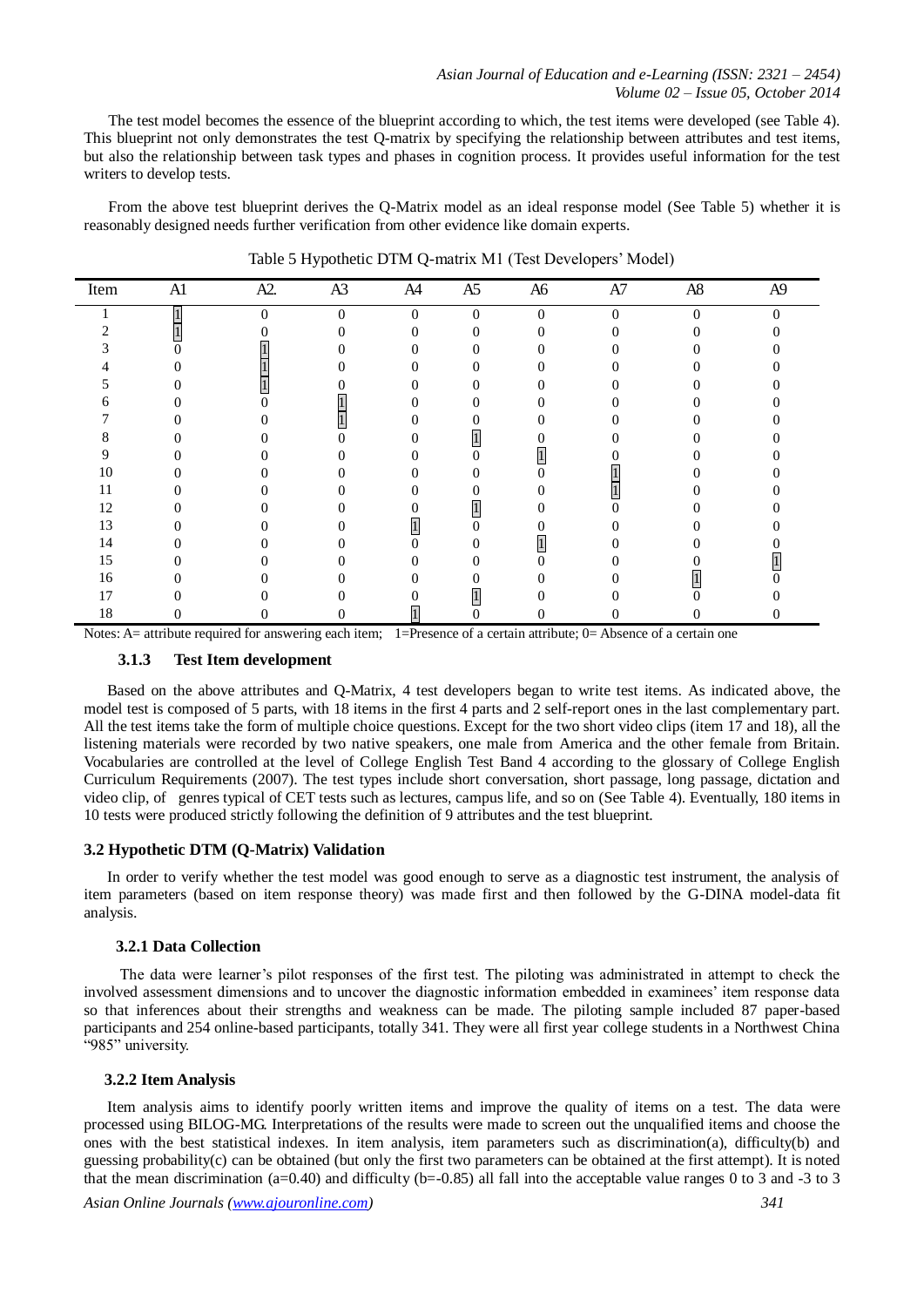respectively (Luo, 2012) and discrimination is often better between 0.30 and 2. However, statistical analysis showed that discrimination of item 2 is exceptionally low  $(a=0.25)$  and the difficulty of item 15 is over 3 (b=4.08). The two items (shaded in table 6) interfere with the reliability of the test as a whole (See Table 6).

|       | raoiv v |         | $\mu$ and $\mu$ and $\mu$ and $\mu$ and $\mu$ and $\mu$ and $\mu$ and $\mu$ and $\mu$ and $\mu$ |      |         |  |
|-------|---------|---------|-------------------------------------------------------------------------------------------------|------|---------|--|
| Item  | a       | b       | Item                                                                                            | a    | b       |  |
| No.01 | 0.41    | $-2.21$ | No.10                                                                                           | 0.46 | $-1.19$ |  |
| No.02 | 0.25    | 1.07    | No.11                                                                                           | 0.44 | $-0.88$ |  |
| No.03 | 0.50    | $-1.77$ | No.12                                                                                           | 0.37 | 0.23    |  |
| No.04 | 0.40    | $-1.47$ | No.13                                                                                           | 0.35 | $-1.55$ |  |
| No.05 | 0.35    | $-1.58$ | No.14                                                                                           | 0.32 | $-0.02$ |  |
| No.06 | 0.50    | $-2.14$ | No.15                                                                                           | 0.18 | 4.08    |  |
| No.07 | 0.37    | $-2.27$ | No.16                                                                                           | 0.33 | 1.02    |  |
| No.08 | 0.59    | $-0.78$ | No.17                                                                                           | 0.32 | $-2.85$ |  |
| No.09 | 0.64    | $-1.42$ | No.18                                                                                           | 0.35 | $-1.63$ |  |

Table 6 Item parameters of the DST Model (18 items for 2 parameters)

Note: a=discrimination b=difficulty

After item 2 and 15 were removed, the item analysis results improvement was statistically significant. Table 7 contrastively shows the mean and standard deviation between the 18 item test on the left side of Table 7 and the 16 item test on the right side.

| Table 7 Contrastive parameters of the 2 DTM of 18 items and 16 items |
|----------------------------------------------------------------------|
|                                                                      |

|           | 18 Items<br>2 Parameters |       | (3 Parameters)<br>16 Items |       |      |  |  |  |
|-----------|--------------------------|-------|----------------------------|-------|------|--|--|--|
| Parameter | Mean                     | S. D. | Parameter                  | Mean. | S. D |  |  |  |
|           | 0.40                     |       | a                          | 0.81  | 0.37 |  |  |  |
|           | $-0.85$                  | .64   | D                          | (0.4) | 0.95 |  |  |  |
| c         |                          |       | c                          | 0.47  | 0.05 |  |  |  |

Through item parameter analysis, the adjusted test model with 16 items proved to be good enough to make the further G-DINA Model analysis.

## **3.2.3 Q-matrix Model Verification**

The original Q-matrix (M1) was built by the 4 test developers (See the left column of Table 8). Their EFL teaching experience is 17, 18, 20 and 33 and two of them have received professional training in test development. The constructed M1 was then verified by domain experts consisting of 8 senior English teachers, all of whom hold MA degrees in Applied Linguistics. Their teaching experience ranges from 13 to 21 years (see the right column of Table 8).

|                          | Table 8 information of 4 Test Developers and 8 Domain Experts |             |                        |             |           |  |  |  |  |  |  |
|--------------------------|---------------------------------------------------------------|-------------|------------------------|-------------|-----------|--|--|--|--|--|--|
| <b>4 Test Developers</b> |                                                               |             | <b>8 Doman Experts</b> |             |           |  |  |  |  |  |  |
| <b>Name</b>              | TE (year)                                                     | <b>Name</b> | TE (year)              | <b>Name</b> | TE (year) |  |  |  |  |  |  |
| 1 TD No. 1               | 33                                                            | 1 DE No. 5  | 20                     | 5 DE No. 9  | 21        |  |  |  |  |  |  |
| 2 TD No. 2               | 17                                                            | 2 DE No. 6  | 19                     | 6 DE No. 10 |           |  |  |  |  |  |  |
| 3 TD No. 3               | 18                                                            | 3 DE No. 7  | 19                     | 7 DE No. 11 |           |  |  |  |  |  |  |
| $4 TD$ No. 4             | 20                                                            | 4 DE No. 8  | 19                     | 8 DE No. 12 |           |  |  |  |  |  |  |

Table 8 Information of 4 Test Developers and 8 Domain Experts

TD=Test Developer; DE=Doman Expert

Again, take Test 1 as a pilot study. The domain experts were required to judge the test items developed by the 4 test developers respectively and code what attributes are necessary to successfully complete each item. One attribute was determined when 4 or more experts agreed upon. It was then assigned/coded 1, otherwise it would be 0. Their coding result becomes the second Q-matrix model (M2). It was compared with the test developers' Q-matrix model (M1). Then, M1 and M2 were synthesized into Q-matrix model 3 (M3), the one decided by 12 teachers (4 test developers and 8 domain experts). See Table 9 and 10 for M2 and M3.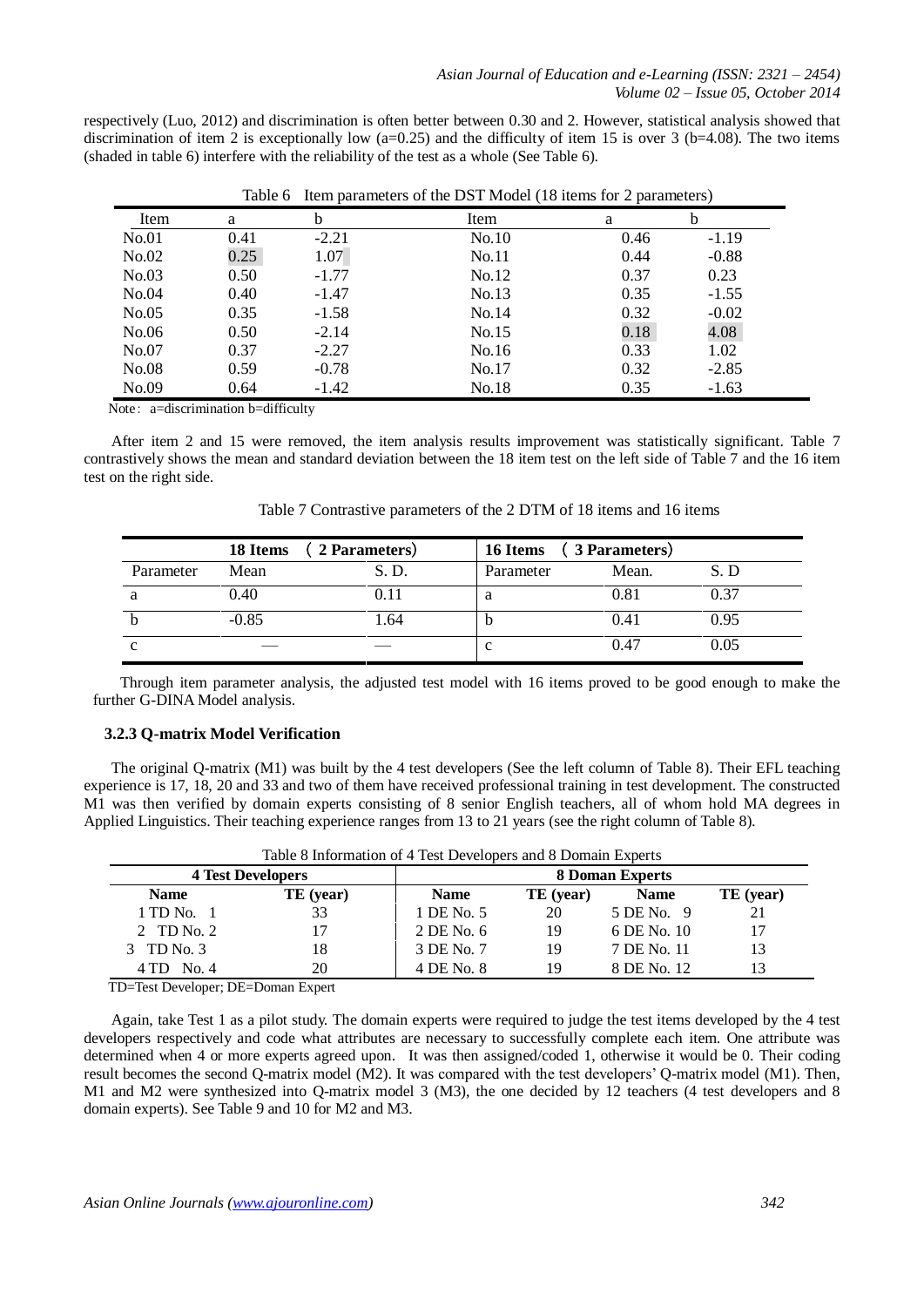*Asian Journal of Education and e-Learning (ISSN: 2321 – 2454) Volume 02 – Issue 05, October 2014*

Table 9 Q-matrix Model 2 (by 8 experts) Table 10 Q-matrix Model 3 (by 12 teachers)

| Item | A1       | A2. A3         |                | A4.            | A <sub>5</sub>   | A6             | A7           | A8       | A <sub>9</sub> | Item A1 |                | A2               | A <sup>3</sup> | A4.            | A5               | A6             | A7                | A8       | A9 |
|------|----------|----------------|----------------|----------------|------------------|----------------|--------------|----------|----------------|---------|----------------|------------------|----------------|----------------|------------------|----------------|-------------------|----------|----|
|      |          | 0              | 0              | 0              | 0                | 0              | 0            | 0        | $\Omega$       |         |                | $\Omega$         | 0              | 0              | $\Omega$         | 0              | $\mathbf{\Omega}$ | 0        |    |
|      | 0        | $\mathbf{1}$   | $\Omega$       | $\Omega$       | $\Omega$         | 0              | 0            | $\Omega$ | $\Omega$       | 2       | $\mathbf{0}$   | $\boldsymbol{1}$ | $\Omega$       | $\Omega$       | $\Omega$         | $\Omega$       | $\Omega$          | $\Omega$ |    |
|      | 0        | $\mathbf{1}$   | $\theta$       | $\Omega$       | $\overline{0}$   |                | 0            | $\Omega$ | 0              | 3       | $\mathbf{0}$   |                  | $\Omega$       | $\Omega$       | $\theta$         | $\overline{1}$ | $\Omega$          | $\theta$ |    |
|      | $\theta$ | $\mathbf{0}$   | $\Omega$       | $\Omega$       | $\overline{0}$   |                | $\Omega$     | $\theta$ | $\Omega$       |         | $\mathbf{0}$   |                  | $\Omega$       | $\Omega$       | $\theta$         | $\vert$        | $\Omega$          | $\Omega$ | 0  |
|      | $\theta$ | $\mathbf{0}$   | $\overline{1}$ | 0              | $\overline{0}$   |                | 0            | $\theta$ | 0              | 5.      | $\overline{0}$ | $\Omega$         |                | $\theta$       | $\theta$         | $\mathbf{1}$   | $\Omega$          | $\Omega$ |    |
| 6    | $\Omega$ | $\theta$       | $\Omega$       | $\overline{1}$ | $\Omega$         | $\theta$       | $\Omega$     | $\Omega$ | $\Omega$       | 6       | $\overline{0}$ | $\theta$         |                | $\overline{1}$ | $\overline{0}$   | $\Omega$       | $\Omega$          | $\Omega$ |    |
|      | $\theta$ | $\overline{1}$ | $\theta$       |                | $\theta$         | $\mathbf{0}$   | 0            | $\theta$ | $\Omega$       |         | $\overline{0}$ | $\overline{1}$   | $\overline{0}$ |                | $\overline{1}$   | $\mathbf{0}$   | $\Omega$          | $\Omega$ | 0  |
| 8    | $\theta$ | $\theta$       | $\overline{0}$ |                | $\mathbf{0}$     | $\overline{1}$ | 0            | $\Omega$ | $\Omega$       | 8       | $\overline{0}$ | $\Omega$         | $\Omega$       |                | $\overline{0}$   | $\overline{1}$ | $\mathbf{0}$      | $\Omega$ | 0  |
| 9    | $\Omega$ | $\overline{0}$ | $\Omega$       | $\Omega$       | $\Omega$         | $\theta$       | $\mathbf{1}$ | $\Omega$ | 0              | 9       | $\Omega$       | $\Omega$         | $\Omega$       | $\Omega$       | $\Omega$         | $\Omega$       | $\mathbf{1}$      | $\Omega$ | 0  |
| 10   | $\Omega$ | $\mathbf{0}$   | $\Omega$       | 1              | $\boldsymbol{0}$ | $\mathbf{0}$   |              | $\Omega$ | 0              | 10      | $\Omega$       | $\Omega$         | $\Omega$       | $\mathbf{1}$   | $\boldsymbol{0}$ | $\mathbf{0}$   |                   | $\Omega$ |    |
| 11   | $\Omega$ | $\Omega$       | $\Omega$       | $\mathbf{0}$   | $\overline{1}$   | $\mathbf{0}$   | 0            | $\Omega$ | 0              | 11      | $\Omega$       | $\Omega$         | $\Omega$       | $\Omega$       | $\overline{1}$   | $\mathbf{0}$   | $\Omega$          | $\Omega$ |    |
| 12   | $\Omega$ | $\mathbf{0}$   | $\Omega$       | $\mathbf{1}$   | $\overline{0}$   | $\theta$       | 0            | $\vert$  | 0              | 12      | $\theta$       | $\Omega$         | $\Omega$       |                | $\overline{0}$   | $\mathbf{0}$   | $\Omega$          | $\vert$  |    |
| 13   | $\Omega$ | $\Omega$       | $\Omega$       | $\Omega$       | $\Omega$         | $\overline{1}$ | 0            | 0        | 0              | 13      | $\theta$       | $\Omega$         | $\Omega$       | $\Omega$       | $\Omega$         | $\overline{1}$ | $\Omega$          | $\Omega$ |    |
| 14   | $\Omega$ | $\Omega$       | $\Omega$       | $\Omega$       | $\mathbf{0}$     | $\Omega$       | 0            |          |                | 14      | $\theta$       | $\Omega$         | $\Omega$       | $\Omega$       | 0                | $\Omega$       | $\theta$          |          |    |
| 15   | $\Omega$ | $\Omega$       | $\Omega$       | 0              | $\overline{1}$   | $\mathbf{0}$   | $\Omega$     |          |                | 15      | $\theta$       | $\Omega$         | $\Omega$       | $\Omega$       | $\overline{1}$   | $\mathbf{0}$   | $\Omega$          |          |    |
| 16   |          | 0              | 0              |                | 0                | 0              |              |          |                | 16      | $\Omega$       | $\Omega$         |                |                |                  | 0              |                   |          |    |

Notes: The Test has 16 items. The boxed and shaded "1"s are the identified attributes for each item.

Each Q-matrix represents different relationship between attributes and the test items. Which of the 3 hypothetic models, is the most reasonable and valid to produce reliable diagnostic results will be determined through psychometric approach, G-DINA model analysis in this case, to see the model-data fit.

#### **3.2.4 G-DINA Model Analysis**

-

After item analysis, the original 18-item hypothetic model was rejected and the modified 16-item model was adopted. The collected data for the 16 items were used for G-DINA model analysis with the 3 hypothetic Q-matrixes (M1, M2 and M3) separately.



Figure2 G-DINA Analysis Procedure

G-DINA Model, one of many current CDA models, (de la Torre, 2008b) is employed in this study because of its easy recognition of the effects an individual attribute plays in completing a task. Mastery of one attribute will increase the probability of a test-takers responding correctly to an item (de la Torre, 2008b). The more attributes are mastered, the higher the possibility for testees to provide correct responses to items. For G-DINA model analysis, the software, Ox 6.21 (Doornik, 2002-2011)<sup>1</sup> was used to check model-data fit. The data analysis can be generally divided into two parts: one is the model-data fit statistics which includes absolute fit statistics and relative fit statistics. The other is inference of diagnostic outcomes, which involves item parameter estimates and standard errors, latent class and their posterior probabilities, and person classification (psychometric concepts). The former aims at verifying whether the results are statistically sound in diagnostic model construction i.e. Q-matrix, whereas the latter offers detailed parameters of test and learners. If the model-data fit fails, the attributes of the Q-matrix has to go through multiple rounds of adjustment and trial (for example, one attribute was decided with 4 or 5 experts/teachers' agreement) until a good fit is obtained. The purpose was to have every possible attribute considered and tried.

In the following analysis, the absolute and relative fit evaluation is integrated to judge the model-data fit. The absolute fit statistics Max.z (r) and Max.z (l) are used for determining if the Q-matrix model fits the data adequately. If

*Asian Online Journals (www.ajouronline.com) 343* <sup>1</sup> Ox and all its components are owned by Jurgen A Doornik (JAD) and protected by United Kingdom and international copyright laws.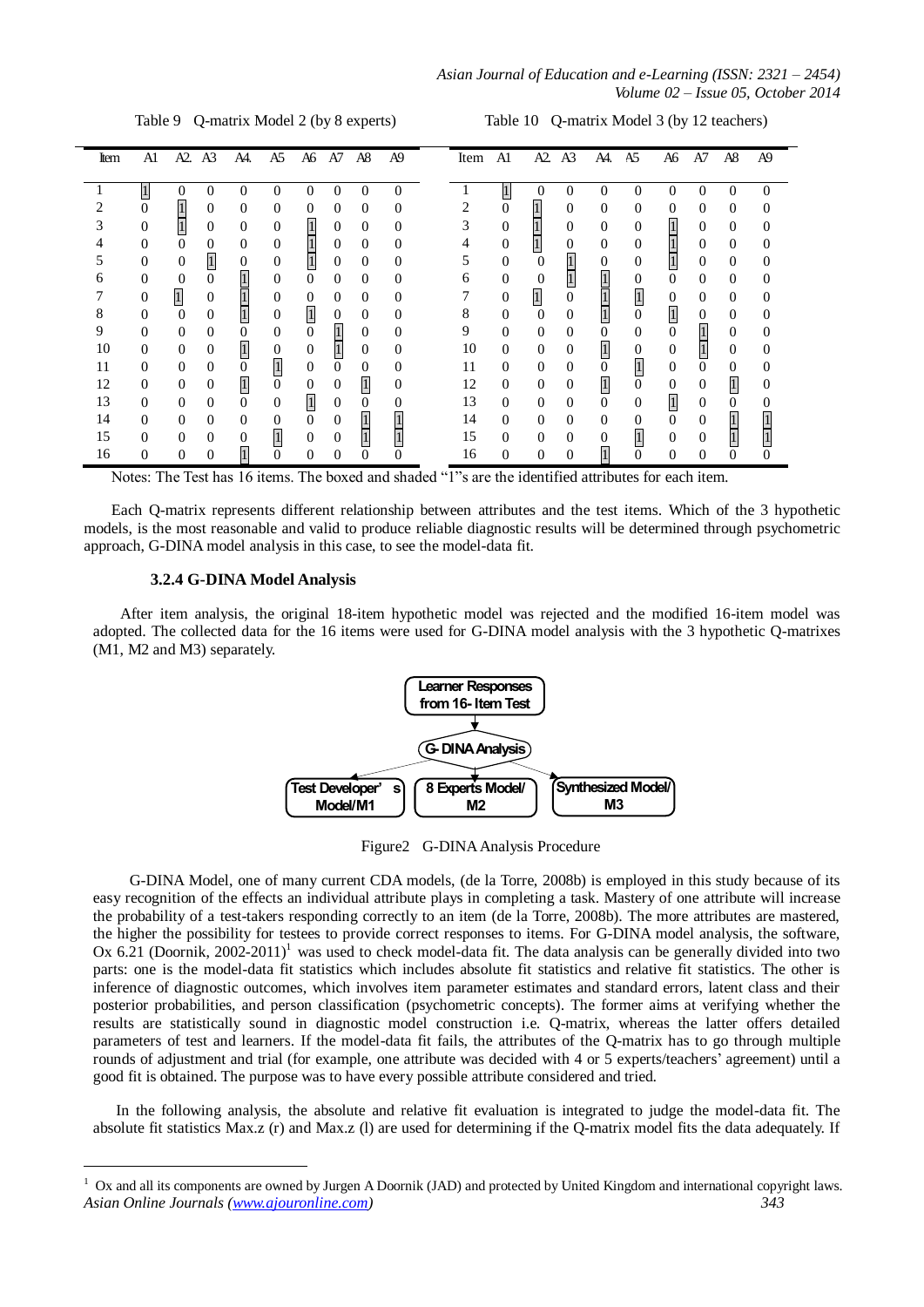|                       | Table 11 Absolute and Relative Fit Statistics |                |         |                                |         |  |  |  |  |  |  |
|-----------------------|-----------------------------------------------|----------------|---------|--------------------------------|---------|--|--|--|--|--|--|
| <b>Fit statistics</b> | <b>Absolute Fit Statistics</b>                |                |         | <b>Relative Fit Statistics</b> |         |  |  |  |  |  |  |
|                       | Max.z(r)                                      | Max.z(l)       | $-2LL$  | AIC-                           | BIC.    |  |  |  |  |  |  |
| M1                    | 4.81                                          | 4.52           | 6042.76 | 6616.76                        | 7716.51 |  |  |  |  |  |  |
| M <sub>2</sub>        | 3.72                                          | 3.53           | 6033.15 | 7159.15                        | 9316.50 |  |  |  |  |  |  |
| M <sub>3</sub>        | 4.40                                          | 3.79           | 5827.77 | 6961.77                        | 9134.44 |  |  |  |  |  |  |
|                       | $\alpha=0.10$                                 | 2.73 3.34 3.34 |         |                                |         |  |  |  |  |  |  |
| $Zc$ Score (BC):      | $\alpha=0.05$                                 | 2.96 3.53 3.53 |         |                                |         |  |  |  |  |  |  |
|                       | $\alpha=0.01$                                 | 3.42 3.93      | 3.93    |                                |         |  |  |  |  |  |  |

the Max Z scores of both Z (r) and Z (l) are smaller than the Zc Score (BC), the Q-matrix model is retained; otherwise it is rejected. The relative fit statistics (e.g., AIC and BIC) are only for comparing different Q-matrix models; the lesser the values the better, especially with BIC value (Chen, Torre, & Zhang,2013)(See Table 11 ).

Note. M1= test developer's Matrix; M2= experts panel's Matrix; M3= the synthesized Matrix of the former two.

-2LL=-2 log likelihood; AIC= Akaike' information criterion; BIC= Bayesian information criterion

As indicated in the above table, both maximum z score for *corr, z(r)*and maximum z score for *log, z(l)* of M2 are smaller than Zc Score (BC) at  $\alpha$ =0.01 level, meaning the 8 domain expert- model M2 fits the data best and is accepted as the estimation and classification model. At the same time, M1 and M3 are rejected.

From the (above) G-DINA analysis, we can say that M2 has a good fit with learner response data and therefore the results of DTM M2 can be used for further diagnostic inferences. It can be concluded that the diagnostic Q-matrix model (M2) by the domain experts is proved to be reliable and valid for further online application.

# **4. DTM DIAGNOSTIC RESULTS**

By applying G-DINA model, we can find that the statistic output presents not only the results of the model-data fit, but also very comprehensive estimation outcomes. Among all the parameters and statistic resul**t**s, person classification is the attribute classification of learners both on group level and individual learner and attribute level.

## **4.1 On group level**

Person classification offers an overall picture of the 9 attributes mastery patterns both in frequency and percentage. 341 samples are classified into 122 patterns, with 50% learners falling within the top 20 patterns (as is shown in Table 12). It can be seen that 19 test-takers who had mastered all the attributes account for the top 5.56% of the 341 students, followed by 4.97% of the learners who mastered all but attribute 9 (note taking and memory). 4.39% (15 students) fall into the third pattern, mastering 6 attributes. It is clear that with the accurate information of learners' different attribute mastery levels, the teacher will know what the students' gaps are, and what remedial measures should be taken to bridge them. The G-DINA Model analysis on person classification is evidently significant for pedagogical improvement.

|                        |           |          |      | racio il ratticato master $\eta$ ratterns for 10 $\rho$ 20 (50% of the sample) |                |           |
|------------------------|-----------|----------|------|--------------------------------------------------------------------------------|----------------|-----------|
| Person classification  | Frequency | Percent% |      | Person classification                                                          | Frequency      | Percent % |
| 111111111<br>(1)       | 19        | 5.56     | (11) | 111101110                                                                      |                | 2.05      |
| 111111110<br>(2)       | 17        | 4.97     | (12) | 101110110                                                                      |                | 2.05      |
| 101001111<br>(3)       | 15        | 4.39     | (13) | 101000100                                                                      | 6              | 1.75      |
| $(4)$ 111100010        | 12        | 3.51     | (14) | 001010100                                                                      | 6              | 1.75      |
| 111110110<br>(5)       | 10        | 2.92     | (15) | 111100100                                                                      |                | 1.46      |
| 111100110<br>(6)       | 10        | 2.92     | (16) | 001001111                                                                      |                | 1.46      |
| 101100110<br>(7)       | 10        | 2.92     | (17) | 111010000                                                                      | $\overline{4}$ | 1.17      |
| $(8)$ 111110010        | 9         | 2.63     | (18) | 110111110                                                                      | 4              | 1.17      |
| 111101111<br>(9)       | 9         | 2.63     | (19) | 110001001                                                                      | 4              | 1.17      |
| (10) 1 1 1 0 0 0 1 1 0 | 8         | 2.34     | (20) | 101111111                                                                      | 4              | 1.17      |

Table 12 Attribute Mastery Patterns for Top 20 (50% of the sample)

Note: 1=Mastery of a certain attribute; 0= Non-mastery of a certain one

However there is still room for improvement. Although the 9 attributes are proven to work, to process 122 attribute mastery patterns will take quite a while to work out online. Therefore, 9 attributes will be modified if the model is uploaded onto the system.

Max.  $z(r) =$  maximum z score for *r*; Max.  $z(l) =$  maximum z score for *l*;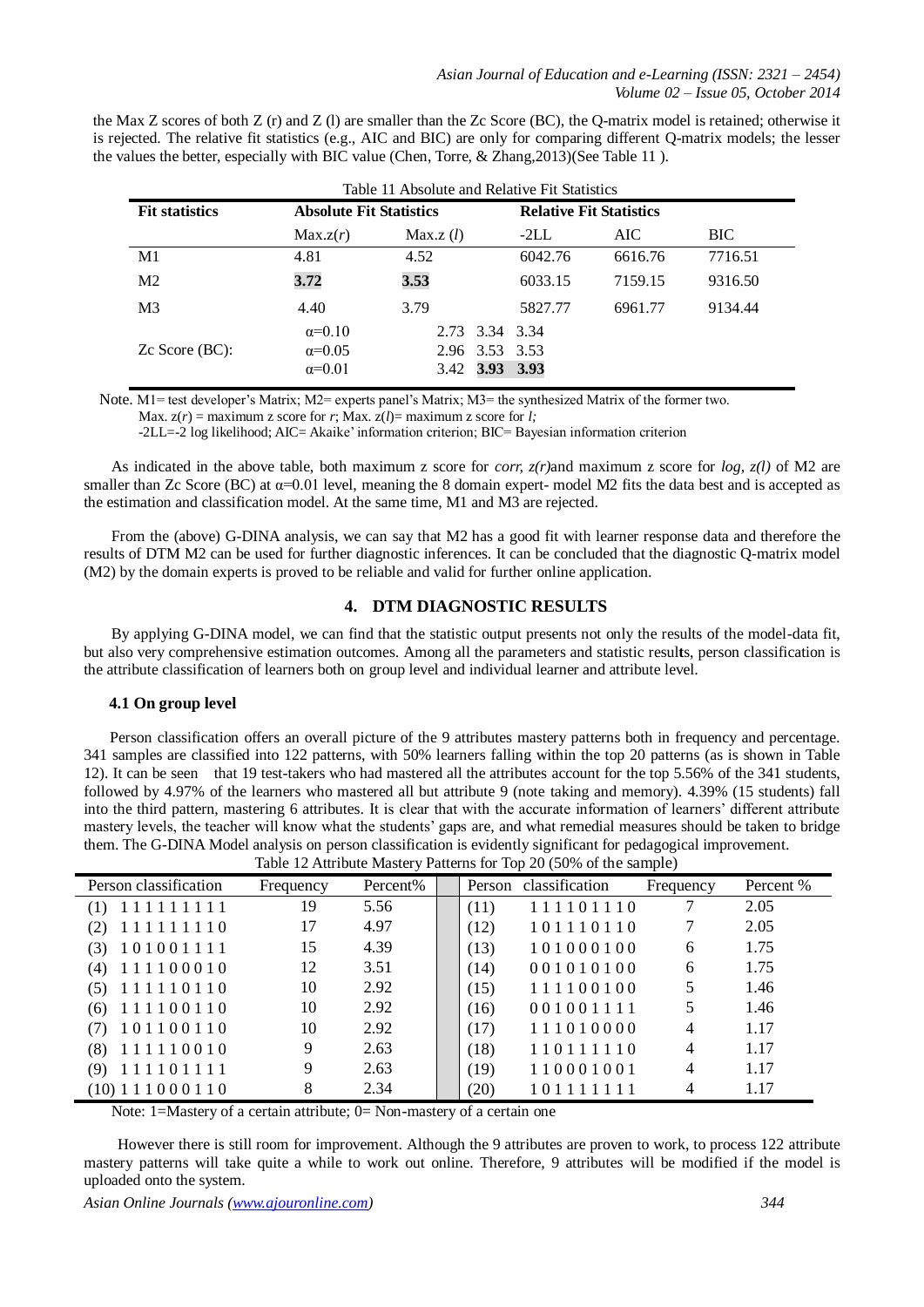#### **4.2 On individual attribute level**

Examining the mastery of knowledge states in listening comprehension, we can see learners' various mastery levels of individual attribute. It can be seen from Table 13 that Attribute 1, (sound discrimination) and Attribute 3 (functional sentence structures) are the skills best mastered, with A1 included in 18 mastery patterns, into which 46.8% of the testtakers fall, and A3 in 16 patterns covering 47.7% of the sample. This result suggests that A1 and A3 are the most basic attributes and should be mastered before other attributes. It is interesting to find that Attribute 8 (selective attention) and Attribute 7 (cultural background) are the  $3<sup>rd</sup>$  and  $4<sup>th</sup>$  better mastered skills with 42.7% and 41.5% of the sample respectively, meaning these students are better prepared in test-taking techniques, and their target cultural knowledge is fairly good for listening comprehension purpose. Attribute 4 (understanding of facts and details) and Attribute 2 (less frequent vocabulary and oral expressions) are both in 13 mastery patterns with respectively 36% and 34.5% of the sample. Attribute 9 (short term memory and note-taking skill) in 9 mastery patterns with 33.6% of the sample needs some instruction and practice. In sharp contrast, Attribute 5 (main ideas) with 23.5% of the sample, and attribute 6 (inferring implied meaning) with 24.6% of the sample, are the least mastered skills (See Table 13)

| Attribute            | Al   | A2  | A <sub>3</sub> | A4             | A5.            | A6             | A7 | A8   | A9   |
|----------------------|------|-----|----------------|----------------|----------------|----------------|----|------|------|
| <b>Mastery Order</b> |      | 6 — | 2              | 5 <sup>5</sup> | $\overline{9}$ | -8             |    |      |      |
| Mastery sample (%)   | 46.8 |     | 34.5 47.7 36.0 |                |                | 23.5 24.6 41.5 |    | 42.7 | 33.6 |
| Mastery Pattern No.  | 18   | 13  | -16            | 13             | 9 9            |                | 16 |      |      |

Table 13 Mastery State of Each Attribute

We note that A1(phonology) and A3(sentence structures) are surface level skills and constitute basic linguistic knowledge based on which other skills can be acquired. However, the last two attributes, A5 (main idea) and A6 (inference), are deeper level or contextualized skills not to be mastered easily. With this information, teaching and learning can be tailored to specific needs. This is the typical characteristic feature of CDA results.

## **4.3 On individual learner level**

With CDA analysis, each learner is offered an individual knowledge state report aside from the traditional score. Students can have a clear idea of their strengths and weaknesses. Even with the same score, the learners' mastery patterns can be totally different. Table 14 shows, for instance, that the 67 students in Example 1 had the same score, i.e., 62.5, but they fell into 37 different attribute mastery patterns. In Example 3, 39 students with the score of 81.3 fell into 23 different patterns. The implication is that it is quite possible for a number of students to have the same score but to have mastery patterns that are totally different. This may seem strange on surface. However, since each attribute is tested in no less than 3 items, it is reasonable if those who got the majority of items right but these items happened to test only one or two attributes. In this case, the test scores might be high but the attribute mastery pattern can be pretty poor, just as ID 243 illustrates. Vice versa is also true. Take ID 115 for instance, this learner may score low but got most items testing 7 attributes (the "1"s) right. In contrast, student with ID 79 may score low and got most items testing the rest 6 attributes (the "0"s) wrong.

Table 14 Examples of Different Mastery Patterns with the Same Scores

| Example | <b>Test</b><br>Score | No.<br>Respondents | of No.<br>patterns | of | Sample mastery patterns     |
|---------|----------------------|--------------------|--------------------|----|-----------------------------|
|         | 62.5                 | 67                 | 37                 |    | ID 79:101100000             |
|         |                      |                    |                    |    |                             |
|         |                      |                    |                    |    | ID 87: $111100010$          |
|         |                      |                    |                    |    | ID 100: $0.11010001$        |
|         |                      |                    |                    |    | ID 115: $111011011$         |
|         | 75                   | 45                 | 26                 |    | ID 187: 0 0 1 0 1 0 1 0 0   |
|         |                      |                    |                    |    | ID 190: $111100110$         |
|         |                      |                    |                    |    | $ID$ 215: 1 1 1 1 1 0 0 1 1 |
|         |                      |                    |                    |    | ID 203:101001111            |
|         | 81.3                 | 39                 | 23                 |    | ID 243: $011100011$         |
|         |                      |                    |                    |    | ID 276: $100011101$         |
|         |                      |                    |                    |    | ID $277:111111110$          |
|         |                      |                    |                    |    | $ID$ 305: 1 1 1 1 1 1 1 0 1 |

Note: ID= a student ID number in the current sample

*Asian Online Journals (www.ajouronline.com) 345* It is obvious from the above that the CDA-based diagnostic model can go beyond the overall scores and offer fine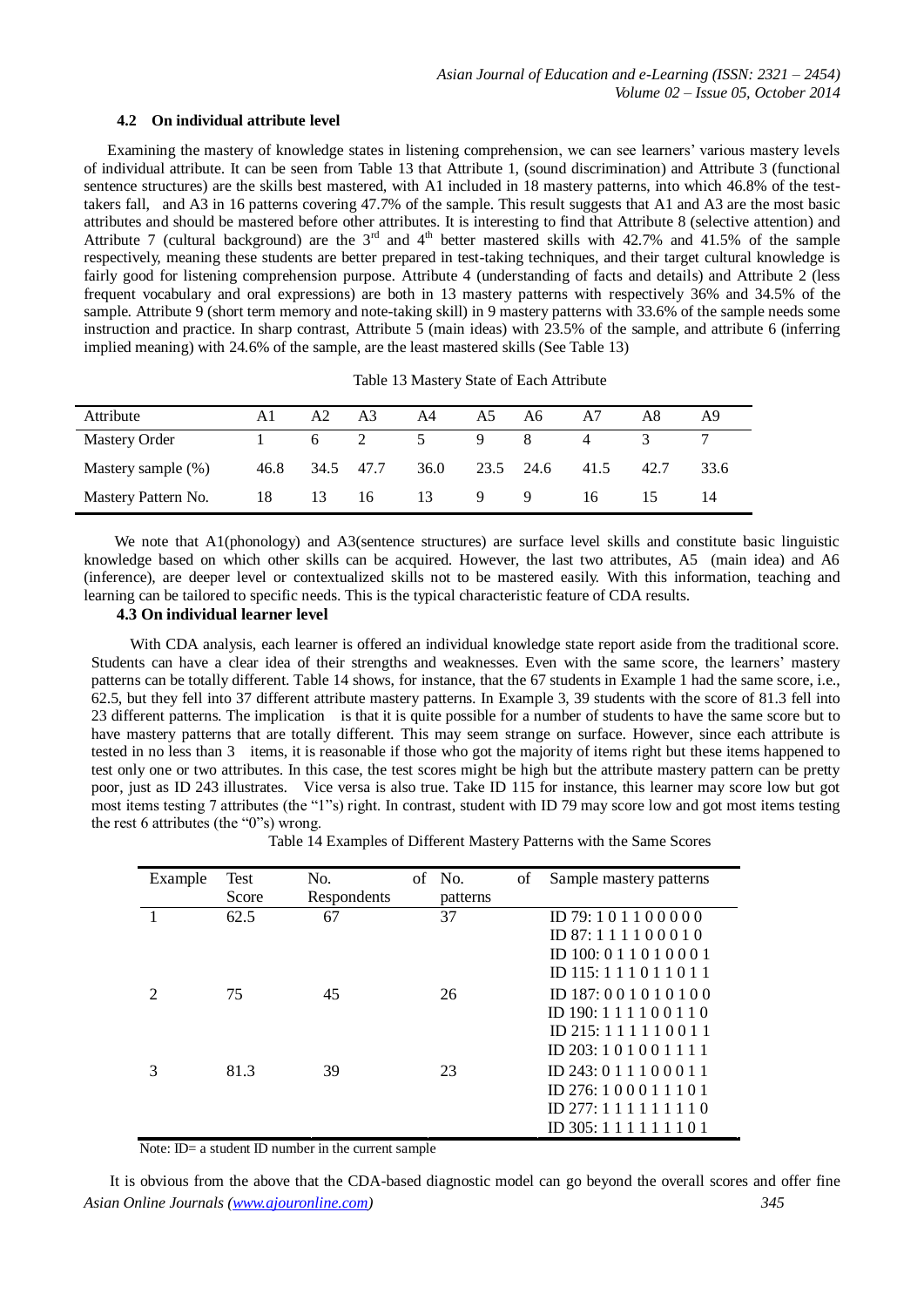grain-sized estimates and classifications of the learners, so that detailed inference about their knowledge states and skill mastery profiles can be obtained. This individualized and fine-grain sized diagnosis fulfils the purpose of personalized assessment of listening comprehension that the traditional tests can never achieve. They can be used either by the instructors for future tailored teaching or by the learners themselves to embark on their personalized and autonomous learning journey.

## **5. CONCLUSION**

This paper presents a pilot study in constructing the listening diagnostic model for PELDiaG system using Cognitive Diagnostic Assessment . The answers to the three research questions are as follows:

- 1) A listening hypothetic DTM is constructed in 3 steps. It begins with the identification of 9 attributes in listening comprehension. Then the diagnostic Q-matrix model was built, the pivotal step in constructing the diagnostic test model. On the basis of this model, the test items are developed.
- 2) The hypothetic model is validated through item analysis, Q-matrix verification and G-DINA analysis. In the item analysis, Item 2 and 15 proved to be unqualified in the parameter of difficulty and discrimination and therefore removed from the further G-DINA analysis. For Q-matrix verification, comparative psychometric analysis of test developers' Q-matrix (M1) and domain experts' judgment Q-matrix model (M2) and the synthesized Q-Matrix (M3) was conducted by using G-DINA. Hypothetic Q-matrix M2 turned out to be the best model-data fit. It can serve as the preliminary online diagnostic assessment instrument.
- 3) The validated diagnostic model produces different diagnostic results apart from an overall score. They include classification of learners into groups according to their attribute mastery patterns, individual learner' knowledge state and individual and group attribute mastery profiles. These detailed feedbacks make it possible for learners to be informed of their strengths and weaknesses in listening comprehension so that they know clearly what to focus on in the future, while the teacher will know what to do in teaching based on learners' attribute mastery both on individual and group levels . With the aid of the CDA models, aspects of tailored instruction and learning may be achieved.

The constructed CDA test model is effective in providing formative diagnostic feedback through a fine-grained reporting to individual learners which the traditional assessment can never do. The availability of such diagnostic feedbacks also allows the teacher to identify the learner's specific deficiencies and to plan instruction to the needs of a particular learner. This may also facilitate learners on their journey to autonomy (Meng, 2013).

This study is significant because it is among the first very few to introduce CDA into foreign language teaching and learning. Integrated with internet technology, the produced CDA-based diagnostic model will make it possible to fulfil the aim of intelligent assessment and tutoring. This, to a certain extent, signifies a great progress toward a more personalized, self-directed and easy-accessible EFL learning and assessment. The significance also lies in the fact that it not only enriches the theory of language assessment, but also demonstrates great potentials for large-scale applications in future personalized English e-learning and e-assessment. What's more, it broadens language assessment research.

Without exception, limitations in the current study cannot be ignored. First and foremost, in the Q-matrix model construction, we didn't consider test-takers' opinions on what kind of attributes they would think is needed in the testtaking process though we have the domain experts' judgment. It is more desirable to have test-takers' verbal reports in Qmatrix construction for future reserach. As Jang (2005) argued that the construction of a Q-matrix requires multiple sources of evidence supporting the representation of the construct with well-defined cognitive skills and their explicit links to item characteristics. Second, the number of test items in this pilot test was not big enough to represent all the 9 attributes, each of which is supposed to be in no less than three items according to CDA theory. In view of CDA, the more attributes are involved, the more calculating time it may take to produce attribute mastery patterns online. Therefore, the 9 attributes will be reduced or more test items should be generated if the model is uploaded onto the system . We believe these limitations will be addressed in the future research when the formal CDA EFL listening diagnostic model is constructed. We hope our efforts in this cross-disciplinary area can inspire other in-depth exploration of the CDA-based online language assessment from researchers and teaching practitioners in L2 research field.

## **6. ACKNOWLEDGMENT**

The research project is Funded by China National Social Science Fund (Project No.12YJA740057), China Ministry of Education of Humanities and Social Science (Project No.12BYY055) and National Project "985 Phase III".

#### **7. REFERENCES**

- [1] Alderson, J. C. (2005) *Diagnosing Foreign Language Proficiency---The Interface between Learning and Assessment*  [M]*.* Britain: Continuum. 70-78.
- [2] Anderson JR. (2000). *Cognitive Psychology and its Implications* [M]. New York: Worth Publishers.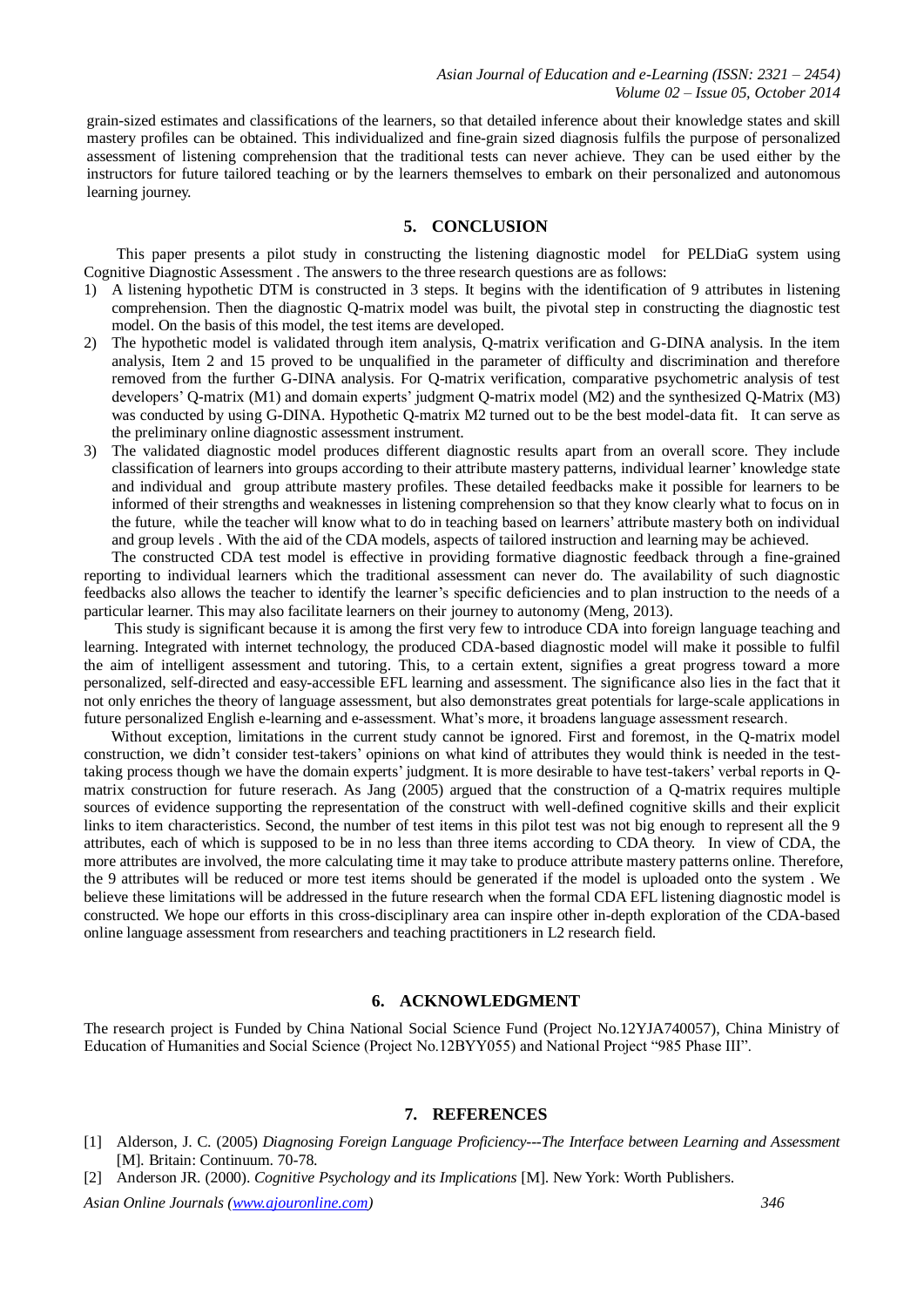- [3] Buck, G., Tatsuoka, K., & Kostin, I. (1997). The subskills of reading: Rule-space analysis of a multiple-choice test of second language reading comprehension. Language Learning, 47(3), 423-466.
- [4] Buck, G., & Tatsuoka, K. (1998). Application of the rule-space procedure to language testing: Examining attributes of a free response listening test. Language Testing, 15(2), 119-157.
- [5] Birenbaum, M., Nasser, F., &Tatsuoka, C. (2005). Large-scale diagnostic assessment: Mathematics performance in two educational systems. Educational Research and Evaluation, 11(5), 487-507
- [6] Buck, G (2011). *Assessing Listening* [M], Beijing: Foreign Language Teaching an Research Press. 56-57
- [7] Cai, Y. (2010). Group-level Ability Assessment and Cognitive Diagnosis on English Reading Problem Solving. Unpublished doctorate dissertation, JiangXi Normal University.
- [8] Cai, Y. Tu, D.B. & Ding., S. L. (2010). Theory andMethod on Compilation of Cognitive Diagnosis Test. Examination Research(3): 79-92.
- [9] Chapelle, C.A. & Douglas (2010), *Assessing Language through Computer Technology* [M], Beijing: Foreign Language Teaching and Research Press, 114-117.
- [10] Chen, J., Torre, J. d. l., & Zhang, Z. (2013). Relative and Absolute Fit Evaluation in Cognitive Diagnosis Modeling. *Journal of Educational Measurement* 50 (2): 123–140
- [11] DeCarlo LT.(2011) On the analysis of fraction subtraction data: The DINA model, classification, latent class sizes, and the Q-matrix [J]. Applied Psychological Measurement. 35(1): 8-26.
- [12] De la Torre J. (2008a) An empirically based method of Q-matrix validation for the DINA model: Development and applications [J]. Journal of Educational Measurement. 45(4): 343-362.
- [13] De la Torre J.(2008b) The generalized DINA model. The International Meeting of the Psychometric Society. Durham, NH
- [14] De La Torre, J. (2011). The generalized DINA model framework. Psychometrika, 76(2), 179-199.
- [15] De la Torre J. (2010) Estimation Code for the G-DINA Model [C]. in Rupp AA. Software for calibrating diagnostic classification models: An overview of the current state of the art. Maryland: University of Maryland.18-22.
- [16] Graham, S. (2006). Listening comprehension: The learners' perspective. System, 34(2), 165-182.
- [17] Hargreaves, A. & Shirley, D. (2009). *The Fourth Way: The Inspiring Future for Educational Change*. Corwin: London.
- [18] Jang, E. E. (2005). A validity narrative effects of reading skills diagnosis on teaching and learning in the context of NG TOEFL: University of Illinois at Urbana-Champaign.
- [19] Jang, E. E. (2009a). Cognitive diagnostic assessment of L2 reading comprehension ability: Validity arguments for fusion model application to languedge assessment. Language Testing, 26(1), 031-073.
- [20] Jang Eunice Eunhee. (2009b) Demystifying a Q-Matrix for Making Diagnostic Inferences About L2 Reading Skills*. Language Assessment Quarterly*, 6: 210-238.
- [21] Kasai M. (1997). Application of the rule space model to the reading comprehension section of the test of English as a foreign language [D]. Urbana: University of Illinois at Urbana-Champaign..
- [22] Lee, Y.W. & Y. Sawaki.(2009). Cognitive Diagnosis Approaches to Language Assessment: An Overview [J]. *Language Assessment Quarterly*, , 6(3):172-189.
- [23] Leighton, J. P. & M. J. Gierl. (2007). *Cognitive Diagnostic Assessment for Education-- Theory and Application* [M]. Cambridge University Press,. 3-18.
- [24] Liao, Y. F. (2009). A construct validation study of the GEPT reading and listening sections: Re-examining the models of L2 reading and listening abilities and their relations to lexico-grammatical knowledge. Teachers College, Columbia University.
- [25] Luo, Z. S. (2012). Item Response Theory. Beijng: Beijing Normal University Publishing Group.
- [26] Ma, X., Meng Y., He, H., & R. Liu,(2012) Personalized EFL. Audio-Visiondiagnostic model construction and system development[ J] Foreign Language Education( 5) :59-63
- [27] Meng, Y. R. (2013). Developing a Model of Cognitive Diagnostic Assessment for College EFL Listeng, Unpublished doctorate dissertation, Shanghai International Studies University.
- [28] Richards JC.(1983) Listening comprehension: Approach, design, procedure. TESOL Quarterly., 17(2): 219-240.
- [29] Rupp A. A & Templin J. (2008) The effects of Q-matrix misspecification on parameter estimates and classification accuracy in the DINA model [J]. Educational and Psychological Measurement., 68(1): 78-96.
- [30] Rupp, A., Templin A., J.& Henson, R.(2010) *Diagnostic Measurement :Theory, Method, and Applications* [M], New York London: the Guilford Press,. 26-48.
- [31] Sinharay, S., & Almond, R. G. (2007). Assessing Fit Of Cognitive Diagnostic Models A Case Study. Educational and psychological measurement, 67(2), 239-257.
- [32] Swaffar, J. &Bacon, S. (1993) Reading and Listening Comprehension: Perspectives on Research and Implications for the Classroom. In A.O. Hadley Lincolnwood, ILL: National Textbook Co., 1993. 124-55.
- [33] Tatsuoka KK.(1983) Rule space: an approach for dealing with misconceptions based on item response theory [J]. Journal of Educational Measurement., 20(4): 345-354.
- [34] Tu, D. , Qi, S. & Dai H..(2008)Cognitive Diagnostic Assessment in Educational Testing[J]. Testing Research. 4(4):4-15
- [35] Wang, C. Mark P. & J Gierl (2011). Using the Attribute Hierarchy Method to Make Diagnostic Inferences about Examinees' Cognitive Skills in Critical Reading. *Journal of Educational Measurement.* Vol.48-2:165-187.

*Asian Online Journals (www.ajouronline.com) 347*